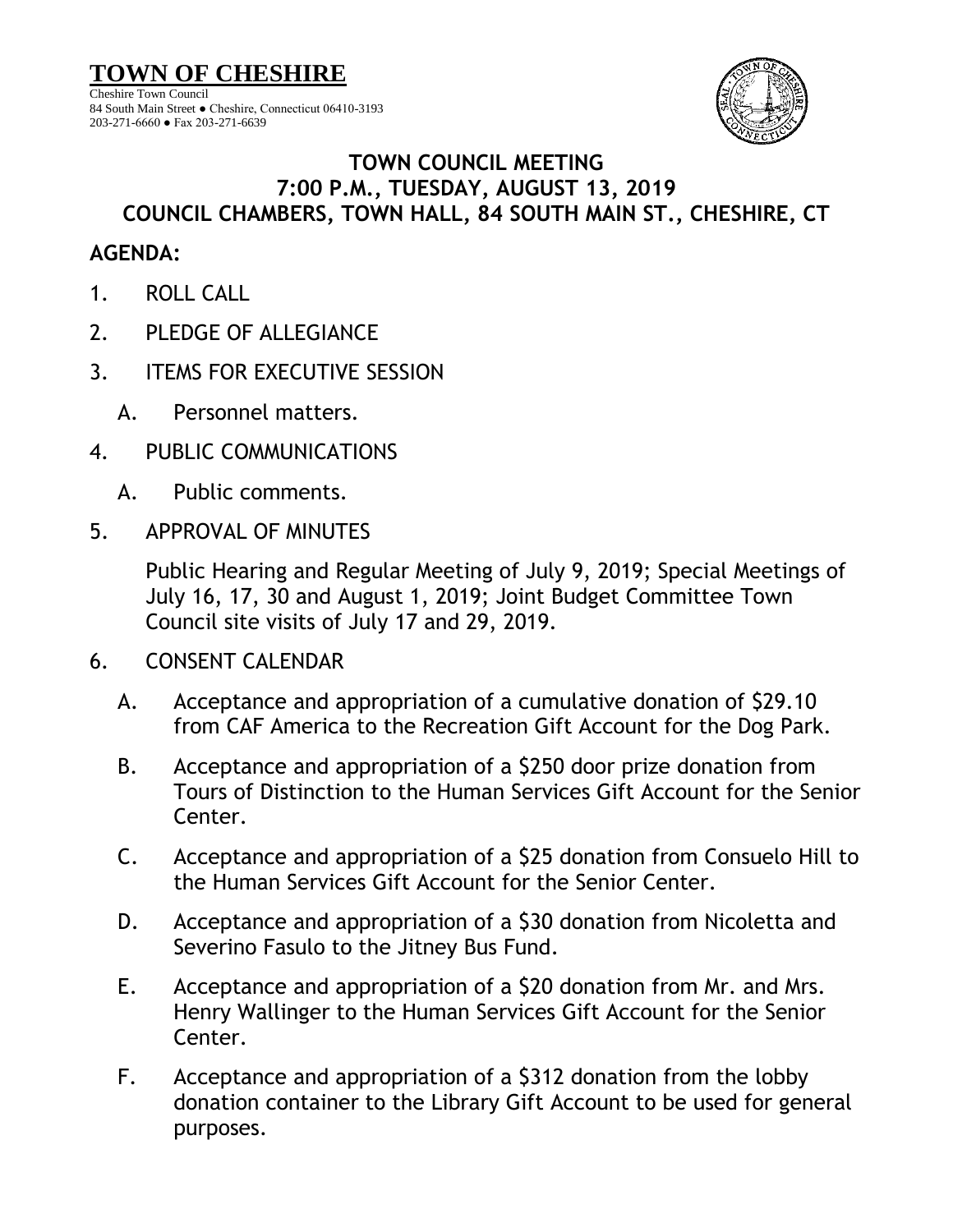- G. Acceptance and appropriation of a \$40 donation from Martin Coburn to the Library Gift Account to be used for general purposes.
- H. Acceptance and appropriation of a \$50 donation from Jean and Bill Wheaton to the Library Gift Account to be used for general purposes.
- I. Acceptance and appropriation of a \$100 donation from the Cheshire Lions Club to the Library Gift Account to be used for general purposes.
- J. Acceptance and appropriation of \$2,515.54 from the Library Lost & Paid Account to the Library Gift Account to be used for general purposes.
- K. Acceptance and appropriation of a \$50 donation in memory of Enis Dellacamera to the Human Services Gift Account for the Senior Center.
- L. Acceptance and appropriation of an \$18,499 reimbursement from the Connecticut State Library to the Library Gift Account to be used for general purposes.
- M. Authorization to apply for the annual Connecticut Department of Children and Families Youth Services Bureau Enhancement Grant for \$10,734.
- 7. ITEMS REMOVED FROM CONSENT CALENDAR
- 8. OLD BUSINESS
- 9. NEW BUSINESS
	- A. Approval of FY 18-19 General Operating Budget transfers.
	- B. Call for public hearing on the Unsafe Premises Ordinance amendments.
	- C. Call for public hearing on the Illicit Discharge and Connections Stormwater ordinance.
	- D. Call for public hearing on the Solid Waste ordinance amendments.
	- E. Award of contract for Chapman Master Plan.
	- F. Approval of bonding authorization and appropriation and bond reallocation for the Parks restrooms capital projects of \$142,000.
	- G. Discussion and possible approval of Personnel Rules and Regulations.
	- H. Discussion and possible approval of Non-Union Pay Plans.